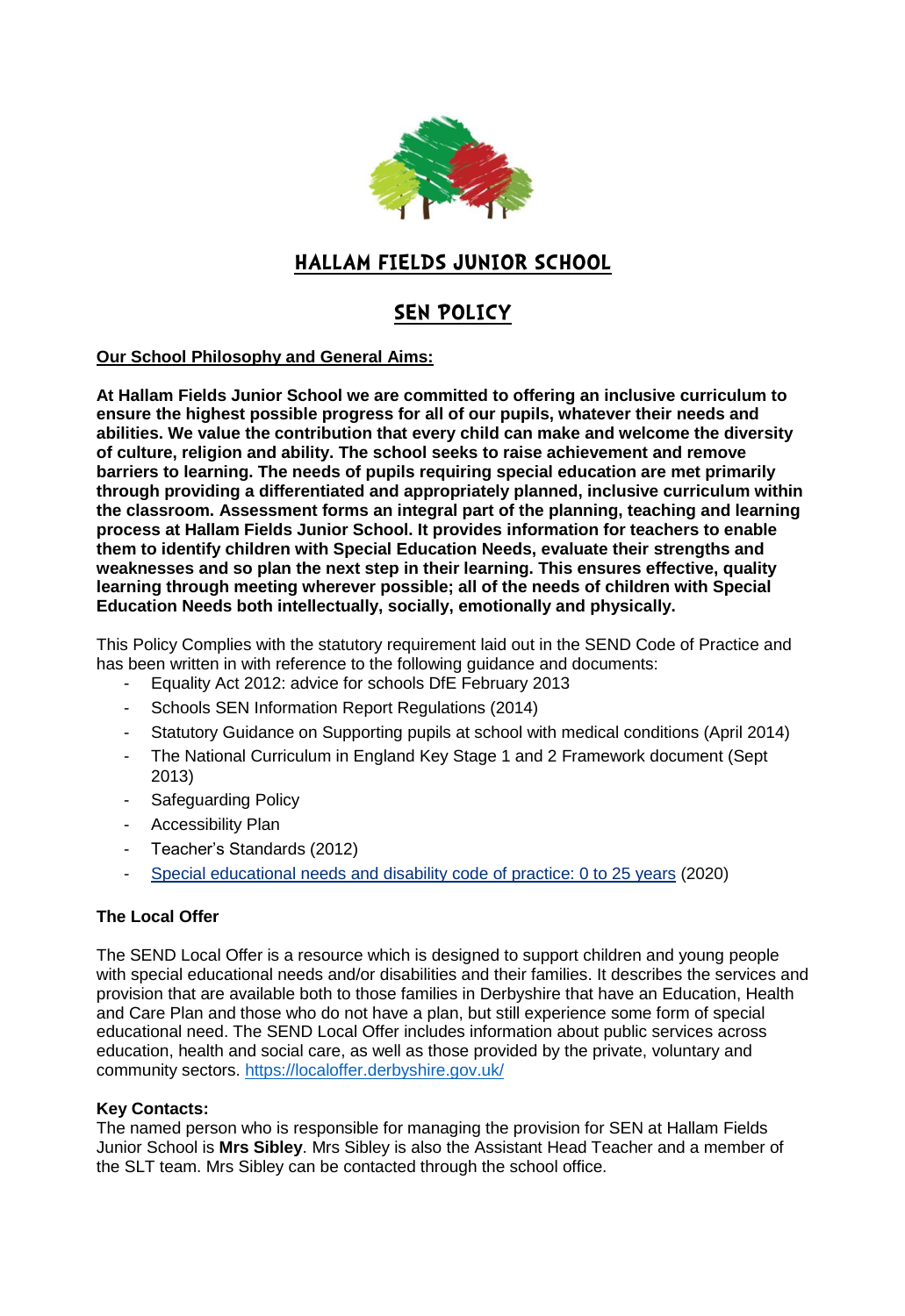The named governor for SEN is **Mrs Flint** who can be contacted through the school office. Our SEN Policy reflects the content of the Special Educational Needs Code of Practice 0-25 (2020) guidance and will be reviewed annually.

An annual SEN Information Report is published on our school website, which will answer the questions outlined by parents about SEN provision at Hallam Fields Junior School.

# **Objectives:**

1, To identify and provide for pupils who have special educational needs and additional needs. 2, To work within the guidance in the SEND Code of Practice.

3, To operate a 'whole pupil, whole school' approach to the management and provision of support for special educational needs.

4, To provide a Special Educational Needs Co-ordinator (SENCO) who will work with the SEN Inclusion Policy.

5, To provide support and advice for all staff working with special educational needs pupils.

#### **Definitions of special educational needs (SEN) taken from section 20 of the Children and Families Act 2014.**

SEND means special education needs and disabilities. Children have a special need if they have a learning difficulty which requires special educational provision to be made. This will be if the child:

- Has significantly greater difficulty in learning than the majority of children of the same age.

Or

Has a disability which prevents or hinder them from making use of educational facilities of a kind generally provided for children of school age within the local authority.

The area of special need will either be identified as one of the following areas of need:

# **Communication and Interaction:**

This includes: children with speech and language delay; impairments and disorders; specific learning difficulties such as dyslexia, dyscalculia, dysgraphia and dyspraxia; hearing impairment and those on the autistic spectrum.

# **Cognition and Learning:**

This includes: children who demonstrate features of moderate, severe or profound learning difficulties or specific learning difficulties such as dyslexia, dyscalculia, dysgraphia and dyspraxia; hearing impairment and those on the autistic spectrum.

# **Social, mental and Emotional Health:**

This includes children who may be withdrawn, isolated, disruptive or disturbing, hyperactive or lack of concentration.

# **Sensory and/or Physical Needs:**

This includes: children with sensory, multi-sensory and physical difficulties. Behavioural difficulties do not necessarily mean that a child or young person has SEN and should not automatically lead to a pupil being registered as SEN.

- The following are not considered to be SEN but they can impact on progress and attainment:
	- Disability (if reasonable adjustments can be made)
	- Attendance and Punctuality
	- Health and Welfare
	- EAL (English as an Additional Language)
	- Being in receipt of Pupil Premium Grant
	- Being a Looked After Child
	- Being the child of a Serviceman/woman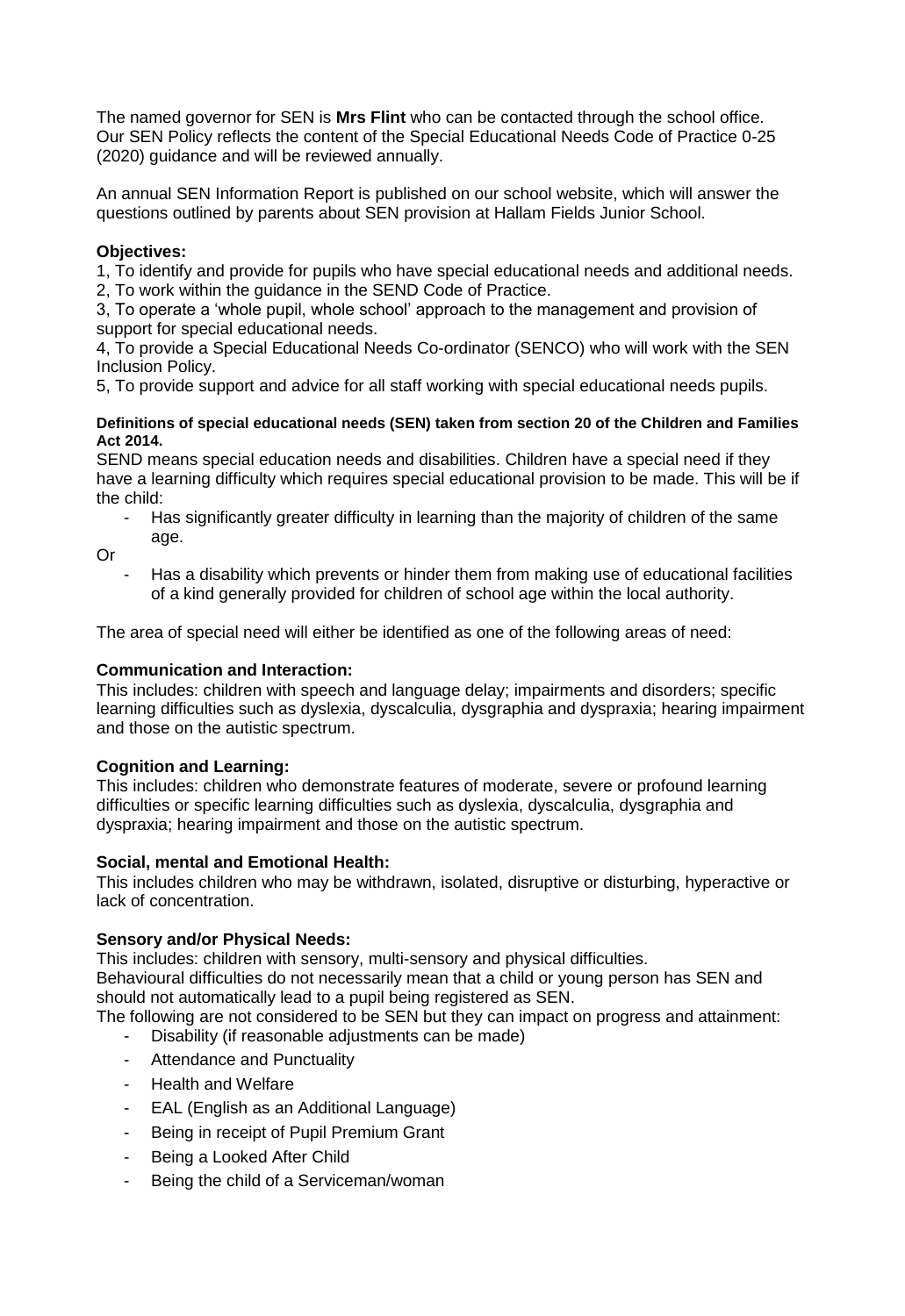# **Identification of Pupils Needs**

At Hallam Fields Junior School all of our pupils are treated as individuals and are supported by their class teacher and other support staff. Teachers ensure that high quality planning, assessment and differentiation ensure that the needs of all learners are met on a day today basis; clear targets, assessments are planned and reviewed regularly. Progress, target and plans are evaluated with the children to inform their next steps.

# **A Graduated Approach:**

# **Quality First Teaching**

1, Pupil progress meetings following assessments identify any children who are falling significantly outside of the expected academic achievement in line with predicted performance indicators.

2, The pupil will continue to be monitored to gauge their level of learning and possible difficulties (any children that have recently been removed from the SEN register will also fall into this monitoring category).

3, Once identified, in class support tailored to the needs of the child, will be put in place regardless of whether or not the child is identified as having SEN. Differentiated learning opportunities will aid the teacher in understanding the provision and teaching style needed to support the pupil.

4, Staff will consult the SENCO as needed for support and advice and if needed observation will be carried out.

5, Through points 2-4 it will be determined what level of support is needed to help to move them forward.

6, Parents will be informed fully of every stage of their child's development and are encouraged to work as equal partners in their child's education.

7, The child will be recorded as being monitored by the school due to a concern by a teacher or parent, however this will not automatically place them on the SEN register. Any concerns will be discussed with parents informally or at parent's evenings.

#### **SEN Support :**

Where it is determined that a child does have SEN, it will be discussed with the parents of the child and they will be added to the school SEN register. The class teacher will also produce a My SEND Learning Program for the child which will follow them through their time at the school. The aim of formally identifying a pupil with SEN is to help the school ensure that effective provision is put in place and therefore remove barriers to learning. In line with the new SEN Code of Practice, this will follow the four part process of:

- **Assess**
- Plan
- Do
- **Review**

This is a cyclical process which enables the provision to be monitored, the impact of intervention to be assessed and to alter provision as the child's needs change.

#### **Assess**

- Class teachers will assess and monitor the progress of all children in their class, additionally using their understanding, experience of working with the pupil, details of previous progress and attainment, comparisons with peers and the views of parents, pupils and outside agencies.
- Regular reviews will ensure that support and intervention is matched to the child's need and that barriers to learning are identified and overcome.
- Following agreement with parents, external agencies may be contacted to be a part of the assessment procedures where required.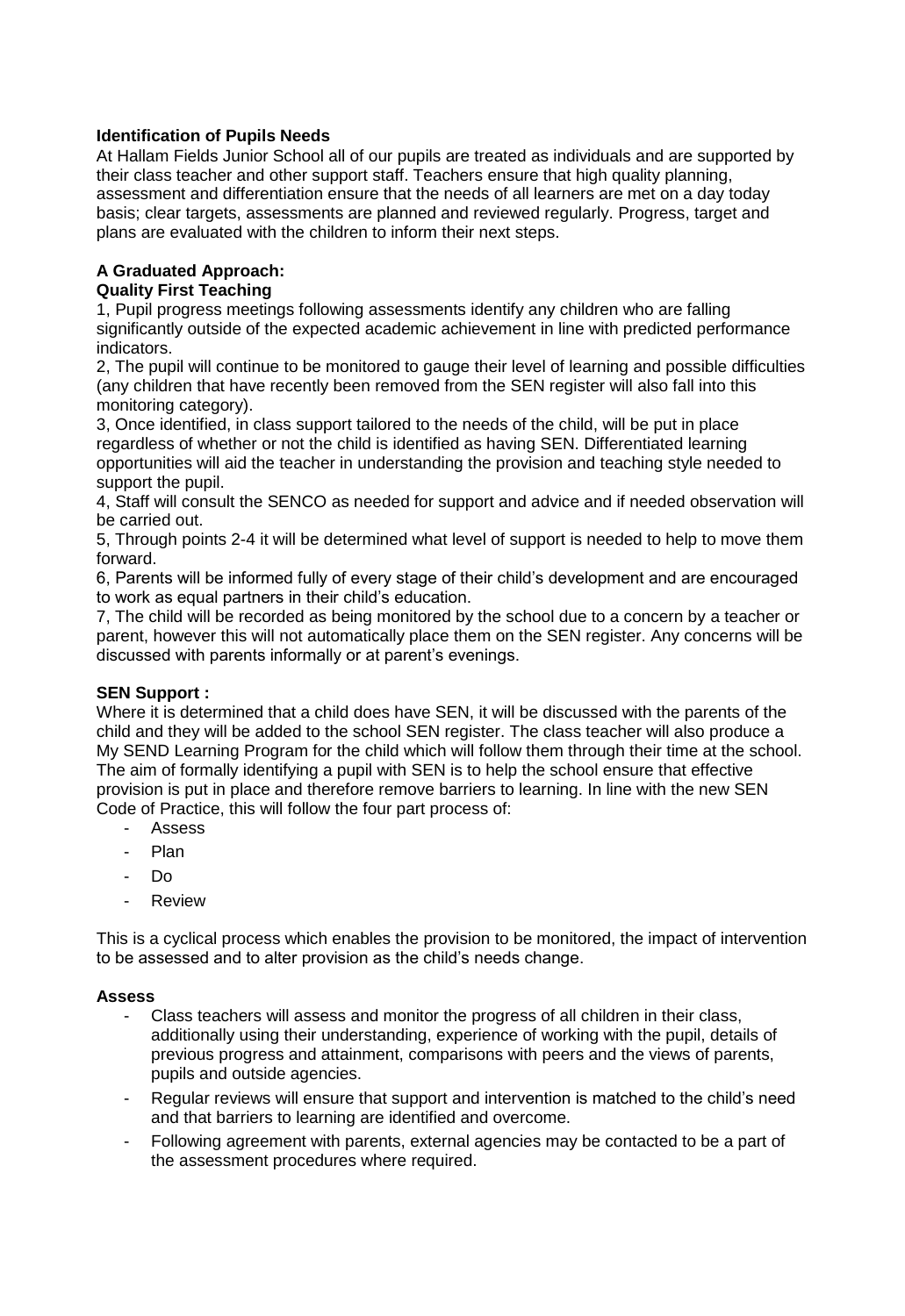#### **Plan**

- Planning will involve consultation between the teacher, SENCO and parents to agree the interventions and support that are required; the impact on progress, development and /or behaviour that is expected and a clear date for review will be set. Targets will be shared with pupils and parent/carers.
- All staff working with the child will be informed of their individual needs (including medical), strategies that the child responds to and intervention programmes that are put in place.

#### **Do**

- The class teacher remains responsible for working with the child on a day to day basis. Class teachers have responsibility for planning, monitoring interventions and liaising with support staff. Teachers will support Teaching Assistants with assessing and reviewing the impact of support.
- Additional support and assessment of a pupil's needs, will be provided by the SENCO. The SENCO will seek advice from external agencies if appropriate.

#### **Review**

- A child's progress will be regularly reviewed and the impact of support will be monitored and reviewed regularly.
- Children and parents views will be taken into account, in conjunction with the class teacher and SENCO. As a result of this, support and outcomes will be revised based on the pupil's progress and development, making any necessary amendments to move forward.

#### **GRIP Funding:**

If a child has needs beyond what is normally available, the graduated response suggests that school first applies for GRIP funding to support the additional needs of the child. If this is the case an application will be sent into the local authority by school with the support of parents to gain additional funding for the support needed. This GRIP funding will be reviewed annually and if the level of need remains despite this support an application for an Education, Health and Care Plan may be made.

https://localoffer.derbyshire.gov.uk/#!/model/page/20/5298

#### **Referral for an Education, Health and Care Plan**

If a child has a lifelong or complex difficulty, they may undergo a Statutory Assessment Process; this is usually requested by the school, however can be requested by a parent. This will occur where the complexity of need or lack of clarity around the needs of the child are such that a multi-agency approach to assessing that need, planning provision and identifying resources, is required.

The application for an Education, Health and Care Plan will combine information from a variety of sources including:

- Teachers/SENCO
- **Parents**
- Social Care
- Educational Psychologists / Clinical Psychologists (if appropriate)
- Health Professionals CAMHS, School Health, Paediatricians

Information will be gathered relating to the current provision provided, the impact of provision provided and remaining barriers to learning. A decision will be made by a panel of professionals from education, health and social care about whether the child is eligible for an EHC Plan. Parents have the right to appeal against a decision not to initiate a statutory assessment, leading to an EHC Plan.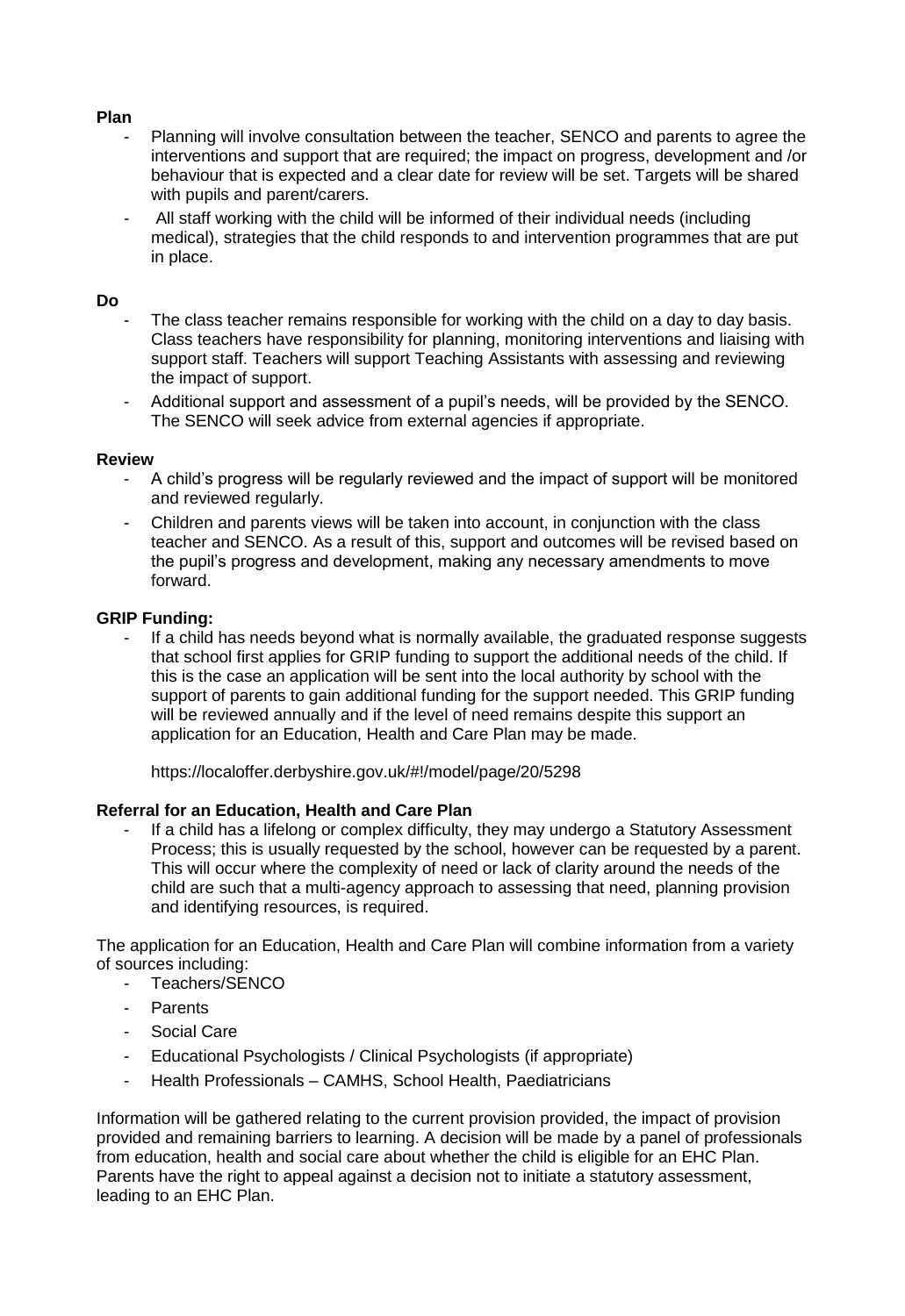Further information about the EHC Plans can be found via the **SEND Local Offer**: <https://localoffer.derbyshire.gov.uk/>

# **Education, Health and Care Plans (EHC)**

1, Following Statutory Assessment, an EHC Plan will be provided by Derbyshire County Council, if it is decided that the child's needs cannot be met by the support that is ordinarily available. The school, the child's parents and other professionals who support the child will be involved in developing and producing the plan.

2, Parents have the right to appeal against the content of the EHC Plan. They also appeal against the school named in the plan if it differs from the preferred choice.

3, One the EHC Plan has been completed and agreed, it will be kept as part of the pupils formal record and reviewed at least annually by staff, parents and the pupil. The EHC Plan will also 'move' with the child. The Pupil Centred Review (was previously the annual review) ensures that the provision for the child is evaluated and where appropriate amended, for example: reducing or increasing levels of support or amending objectives.

# **Inclusion of All Pupils with SEN**

The Headteacher and SENCO oversee the school's policy for inclusion and are responsible for ensuring that it is implemented effectively throughout the school. The curriculum is reviewed to ensure that it promotes the inclusion of all pupils. This includes learning outside of the classroom.

The school will seek advice about individual children with external agencies where appropriate. The admissions arrangements for all pupils are in accordance with national legislation, including the Equality Act 2010. This includes children with any level of SEN; those with Education, Health and Care Plans and those without.

# **Links With Support Services**

The school has a strong working relationship and links with external support services in order to fully support our SEN pupils and aid in school inclusion. Sharing information knowledge with support services is key to effective and successful SEN provision at our school.

# **Support services include:**

- Educational Psychology
- Health School Nurse, Paediatricians, Clinical Psychologists
- CAMHS ( Child, Adolescent and Mental Health Service)
- Speech and Language Therapists
- Teachers for the visually/physically impaired
- Physiotherapists/ Occupational Therapists
- Behaviour Support Service
- SSSEN Ashbrook
- Specialist outreach services such as: Autism Outreach
- Social Services
- Multi Agency Teams

#### **Working in Partnership with Parents / Carers**

Hallam Fields Junior School believes that a close working partnership with parents / carers is vital to ensure that:

- Information is shared with everyone.
- Early and accurate identification of SEN leading to appropriate intervention and provision.
- Continuing social, emotional and academic progress of children with SEN
- Personal targets are set and met effectively